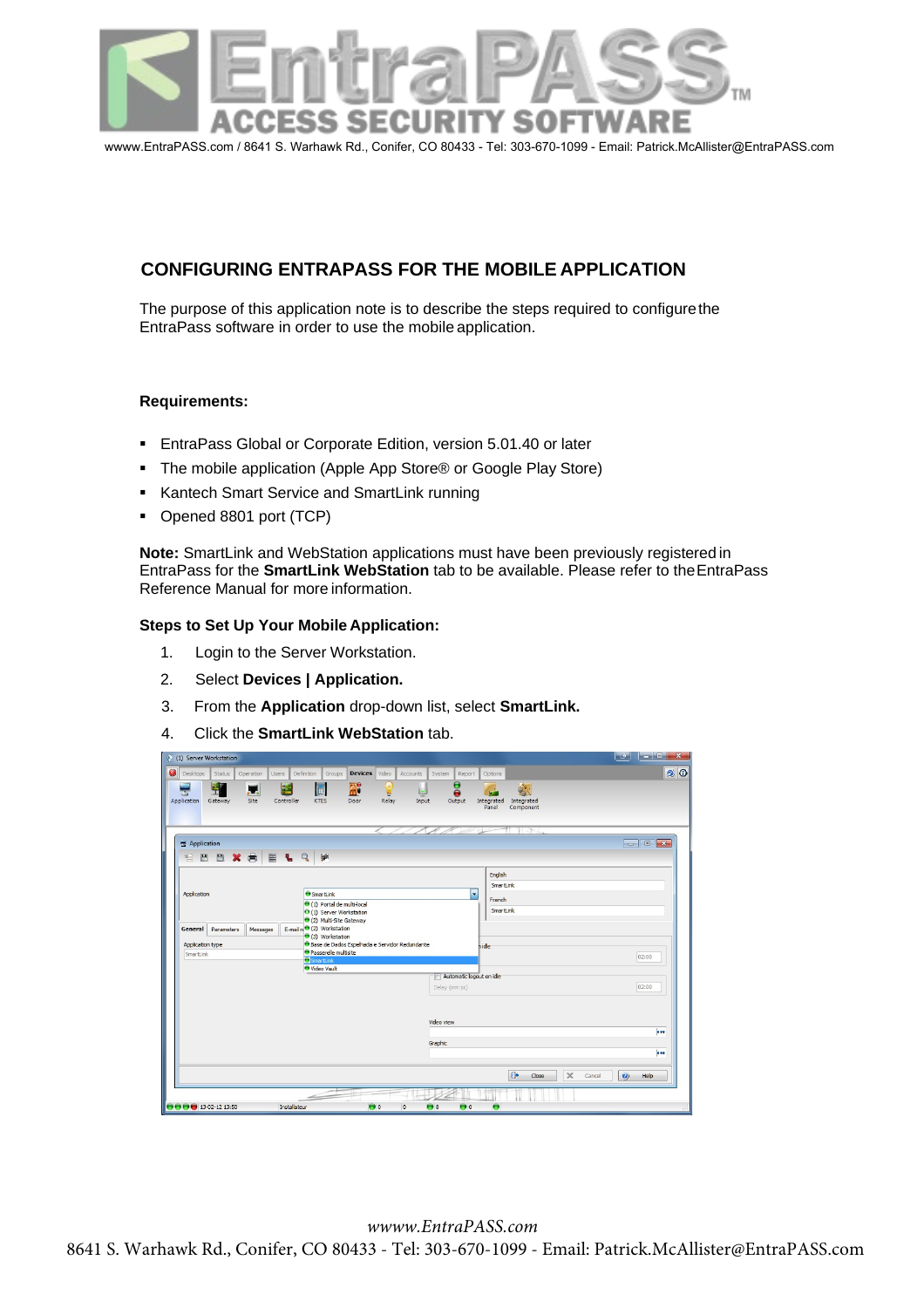

5. Ensure that the *Use Web Service* checkbox is checked.

| Application                        |                                                         |          |  |                |           |                  |                                     |  |                     |  |             |        |           | $-x$<br>-- 0 |
|------------------------------------|---------------------------------------------------------|----------|--|----------------|-----------|------------------|-------------------------------------|--|---------------------|--|-------------|--------|-----------|--------------|
|                                    | <b>BBOXBELQ</b>                                         |          |  | 惨              |           |                  |                                     |  |                     |  |             |        |           |              |
|                                    |                                                         |          |  |                |           |                  | English<br>SmartLink                |  |                     |  |             |        |           |              |
|                                    | <b>SmartLink</b><br>Application<br>$\cdot$              |          |  |                |           |                  |                                     |  | French<br>SmartLink |  |             |        |           |              |
| General                            | Parameters                                              | Messages |  | E-mail reports | SmartLink | SmartLink e-mail | <b>SmartLink WebStation</b> Service |  | Comment             |  |             |        |           |              |
| Web parameters<br>Web Service Port | Connection timeout on idle (mm:ss)<br>V Use Web Service |          |  |                |           | 05:00<br>08801   |                                     |  |                     |  |             |        |           |              |
| <b>SDK Service Port</b>            | Web Service Protocol                                    |          |  |                |           | https<br>08802   | ۰                                   |  |                     |  |             |        |           |              |
|                                    |                                                         |          |  |                |           |                  |                                     |  | 0<br>Close          |  | $\mathbb X$ | Cancel | $\bullet$ | Help         |

## **How To Configure a Port with an SSL Certificate:**

If you are running Windows Server 2003 or Windows XP, use the HttpCfg.exe tool (this toolis installed with Windows Server 2003). For more information, see **Httpcfg Overview**. The **Windows Support Tools documentation** explains the syntax for the Httpcfg.exetool.

#### **Requirements:**

- Opened 8801 port
- A valid SSL certificate on IIS
- Administrator privileges for the server

**Note:** Modifying certificates stored on the computer requires administrativeprivileges.

# **Getting a Certificate Thumbprint**

Viewing certificates in the MMC snap-in:

- 1. Open a Command Prompt window.
- 2. Type **"mmc"** and press the ENTER key. Note that you must be in the Administrator role to view certificates in the local machine store.
- 3. On the File menu, click **Add/Remove Snap In**.
- 4. Click **Add**.
- 5. In the Add Standalone Snap-in dialog box, select Certificates.
- 6. Click **Add**.
- 7. In the **Certificates snap-in** dialog box, select **Computer account** and click **Next**. Optionally, you can select **My User account** or **Service account**. If you are not the administrator of the computer, you can manage certificates only for your user account.

### *wwww.EntraPASS.com*

8641 S. Warhawk Rd., Co[nifer, CO 80433 -](http://www.entrapass.com/) Tel: 303-670-1099 - Email: Patrick.McAllister@EntraPASS.com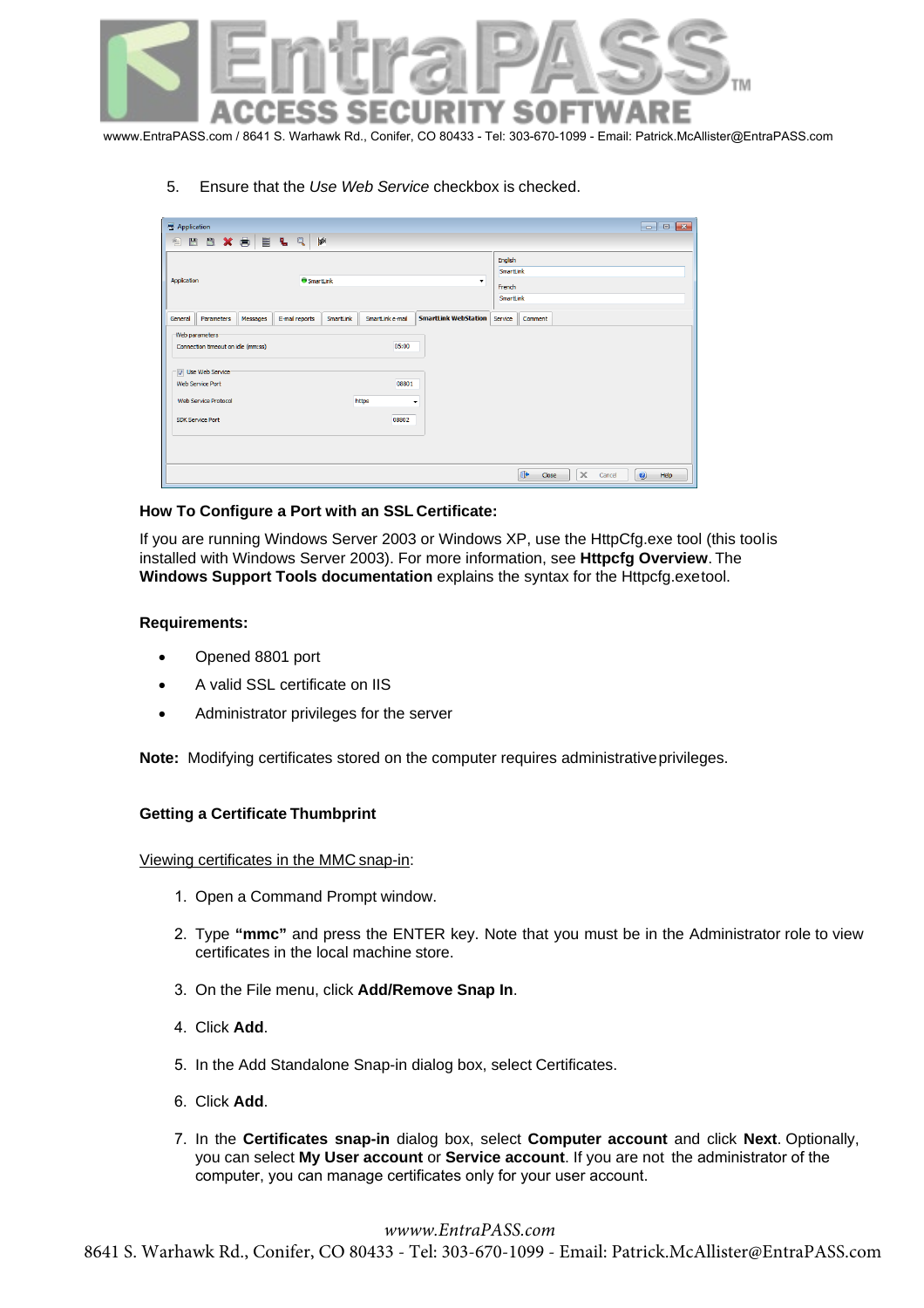

- 8. In the **Select Computer** dialog box, click **Finish**.
- 9. In the **Add Standalone Snap-in** dialog box, click **Close**.
- 10. In the **Add/Remove Snap-in** dialog box, click **OK**.
- 11. In the **Console Root** window, click **Certificates (Local Computer)** to view the certificate stores for the computer.
- 12. Optional: To view certificates for your account, repeat steps 3 to 6. At step 7, instead of selecting **Computer account**, click **My User account** and repeat steps 8 to 10.
- 13. Optional: On the **File** menu, click **Save** or **Save As**. Save the console file for later use.

#### Retrieving a certificate's thumbprint:

- 1. Open the Microsoft Management Console (MMC) snap-in for certificates (see How to: "View Certificates with the MMC Snap-in").
- 2. [In the Console Root window's left pane, cli](http://msdn.microsoft.com/en-us/library/ms788967.aspx)ck **Certificates** (Local Computer).
- 3. Click the **Personal** folder to expand it.
- 4. Click the **Certificates** folder to expand it.
- 5. In the list of certificates, note the **Intended Purposes** heading. Find a certificate that lists **Client Authentication** as an intended purpose.
- 6. Double-click the certificate.
- 7. In the **Certificate** dialog box, click the **Details** tab.
- 8. Scroll through the list of fields and click **Thumbprint**.
- 9. Copy the thumbprint of the certificate into a text editor, such as Notepad.
- 10. Remove all spaces between the hexadecimal characters. One way to accomplish this is to use the text editor's find-and-replace feature and replace each space with a null character.
- 11. In Windows Server 2003 or Windows XP, follow the procedure required using the HttpCfg.exe tool to support clients that authenticate with X.509 certificates at the transport layer, as shown in the following example: